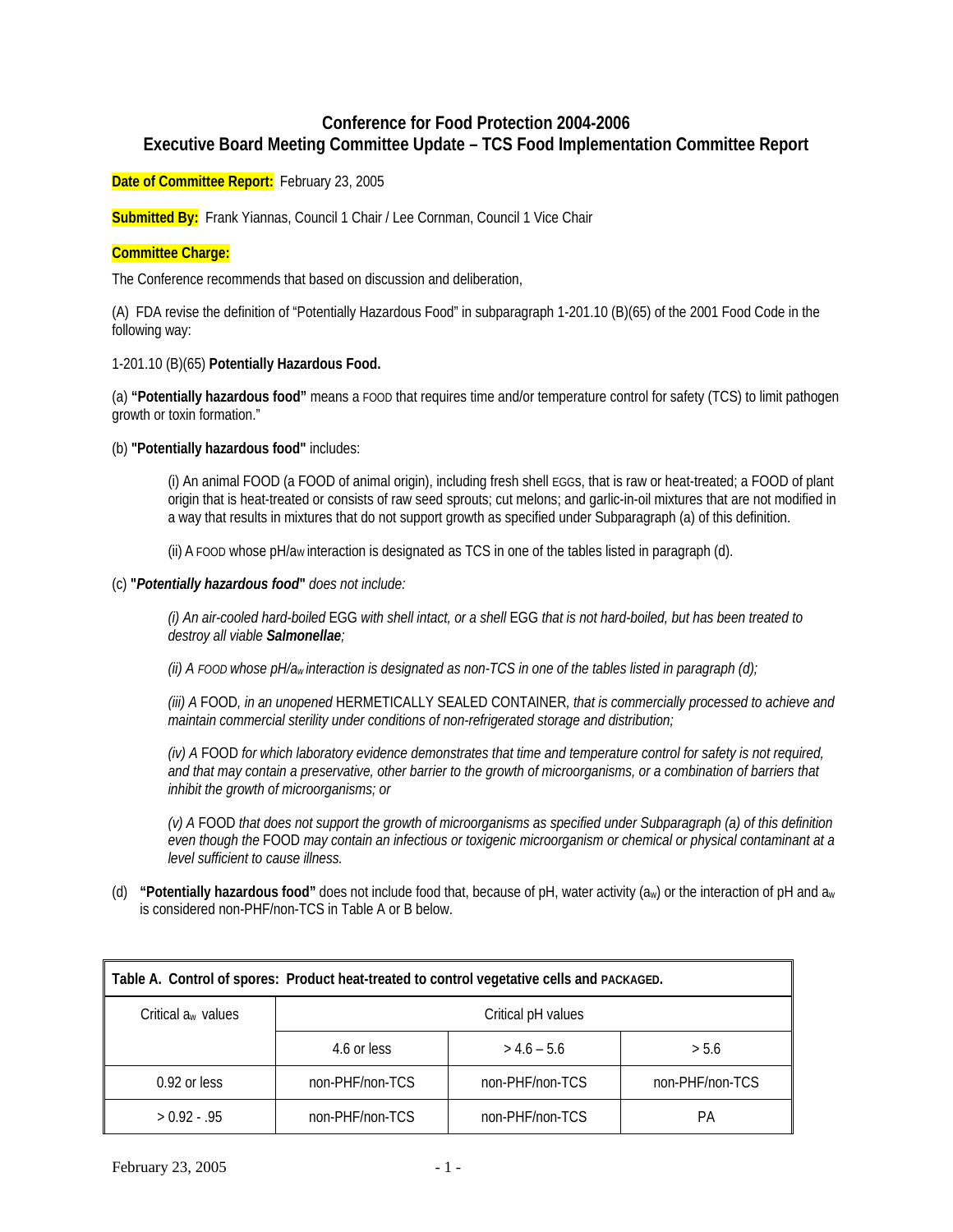| i OE<br>$\lambda$<br>$\mathbf{u}$ | P11F1<br>$-\sim$<br>non-<br>.DHF.<br>$/$ non-<br>◡◡ | ″ ف<br>. | ۸ د،<br>. |
|-----------------------------------|-----------------------------------------------------|----------|-----------|
|                                   |                                                     |          |           |

| Table B. Control of vegetative cells and spores: Product not heat-treated or heat-treated but not PACKAGED. |                    |                 |                 |                 |  |  |
|-------------------------------------------------------------------------------------------------------------|--------------------|-----------------|-----------------|-----------------|--|--|
| Critical $a_w$ values                                                                                       | Critical pH values |                 |                 |                 |  |  |
|                                                                                                             | < 4.2              | $4.2 - 4.6$     | $4.6 - 5.0$     | > 5.0           |  |  |
|                                                                                                             | non-PHF/non-TCS    | non-PHF/non-TCS | non-PHF/non-TCS | non-PHF/non-TCS |  |  |
| < 0.88                                                                                                      |                    |                 |                 |                 |  |  |
|                                                                                                             | non-PHF/non-TCS    | non-PHF/non-TCS | non-PHF/non-TCS |                 |  |  |
| $0.88 - 0.90$                                                                                               |                    |                 |                 | РA              |  |  |
|                                                                                                             | non-PHF/non-TCS    | non-PHF/non-TCS |                 |                 |  |  |
| $> 0.90 - 0.92$                                                                                             |                    |                 | <b>PA</b>       | РA              |  |  |
|                                                                                                             | non-PHF/non-TCS    |                 |                 |                 |  |  |
| > 0.92                                                                                                      |                    | РA              | PA              | РA              |  |  |

PA = Product Assessment Required

(B) And that a PHF Committee be named to work with the FDA on this issue, charged to consider the best implementation strategy for state/local regulations and the food service/food store industry to determine whether a food is PHF or not, based on the IFT Report, to determine whether the term PHF or TCS is preferred and to report back to the Conference for Food Protection Executive Board by the 2004 Fall Board Meeting.

#### **Committee Members:**

Sheri Dove Byron Beerbower 0B*Pennsylvania Department of Agriculture Michigan Department of Agriculture* 

Jeff Lawrence<br>Colorado Department of Health example of the Rick Akin Colorado Department of Health

John Lattimore Susan Strong

Steven J. Goode **Alison Rein** 3B*Clark County Health District / NV National Consumers League* 

Shirley B. Bohm Allan Tart

Linda Collins **Moshe Dreyfuss** Moshe Dreyfuss *FDA/Southwest Regional Office USDA/FSIS* 

*Wawa Arby's Inc.* 

Courtney Halbrook **Courtney** Halbrook 4B*Brinker International Walt Disney World* 

Jenny Scott **Liza Frias** *National Food Processors Association Albertsons* 

Pam Williams, Chair **Pam Williams, Chair** Pam Williams, Chair **Darlene McDonnell, Vice-Chair** *Demartment of Agriculture Ohio Department of Agriculture* 

1B*Colorado Department of Health FL Department of Business and Professional Regulations* 

2B*TX Department of Health CA Department of Health Services* 

*FDA/CFSAN FDA/ Southeast Regional Office* 

Jane Griffith **Dr. William E. McCullough**